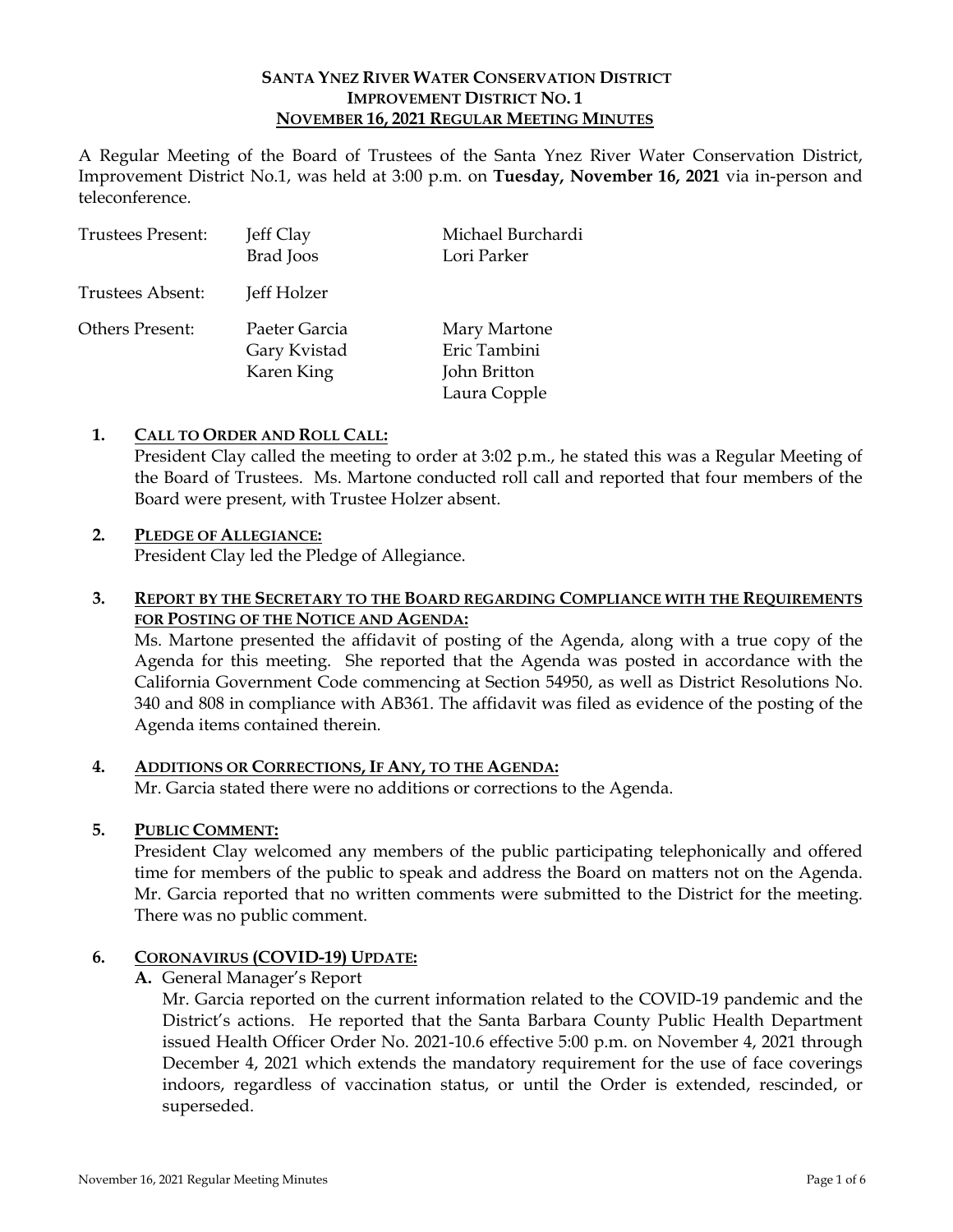## **7. CONSIDERATION OF THE MINUTES OF THE REGULAR MEETING OF OCTOBER 19, 2021:**

The Regular Meeting Minutes from October 19, 2021 were presented for consideration.

President Clay asked if there any changes or additions to the Regular Meeting Minutes of October 19, 2021. No changes or additions were requested.

It was **MOVED** by Trustee Joos, seconded by Trustee Burchardi, and carried by a 4-0-0 roll call vote, with Trustee Holzer absent, to approve the October 19, 2021 Minutes as presented.

## **8. CONSENT AGENDA:**

The Consent Agenda Report was provided in the Board packet.

Mr. Garcia reviewed the Consent Agenda materials for the month of November.

It was **MOVED** by Trustee Burchardi, seconded by President Clay, and carried by a 4-0-0 roll call vote, with Trustee Holzer absent, to approve the Consent Agenda.

# **9. MANAGER REPORTS - STATUS, DISCUSSION, AND POSSIBLE BOARD ACTION ON THE FOLLOWING SUBJECTS:**

# **A. DISTRICT ADMINISTRATION:**

- 1. Financial Report on Administrative Matters
	- a) Draft June 30, 2021 & 2020 Financial Audit Presentation by Bartlett, Pringle & Wolf, LLP

The Draft Financial Statements were included in the Board packet.

Mr. Garcia introduced Mr. John Britton from Bartlett, Pringle & Wolfe, LLP for the presentation of the District's draft June 30, 2021 and 2020 Financial Statements.

Mr. Britton reviewed a PowerPoint presentation of the June 30, 2021 and 2020 Financial Statements. He reviewed the District's current assets, liabilities and fund equity, statement of revenues, statement of changes, statement of cash flows, and notes to the financial statements. Mr. Britton reported that the District's financials conform to required Generally Accepted Accounting Principles and the State Controller's Minimum Audit Requirements for California Special Districts. He explained that the District's audit resulted in no disagreements with Management relating to the financials and was a clean audit with no reportable findings or exceptions.

Mr. Garcia recommended approval and acceptance of the June 30, 2021 and 2020 Financial Statements as presented and authorization for Management to submit the final version of the Financial Statements to the State Controller and Santa Barbara County.

It was **MOVED** by Trustee Parker, seconded by Trustee Burchardi, and carried by a 4- 0-0 roll call vote, with Trustee Holzer absent, to approve and accept the June 30, 2021 and 2020 Financial Statements as presented by Bartlett, Pringle & Wolf, LLP and authorize Management to execute the final documentation and distribute to the appropriate governmental agencies.

The Board thanked Mr. Britton for the presentation. Mr. Garcia expressed his appreciation and compliments to Mr. Britton and the staff at Bartlett Pringle & Wolf, for their assistance with the audit.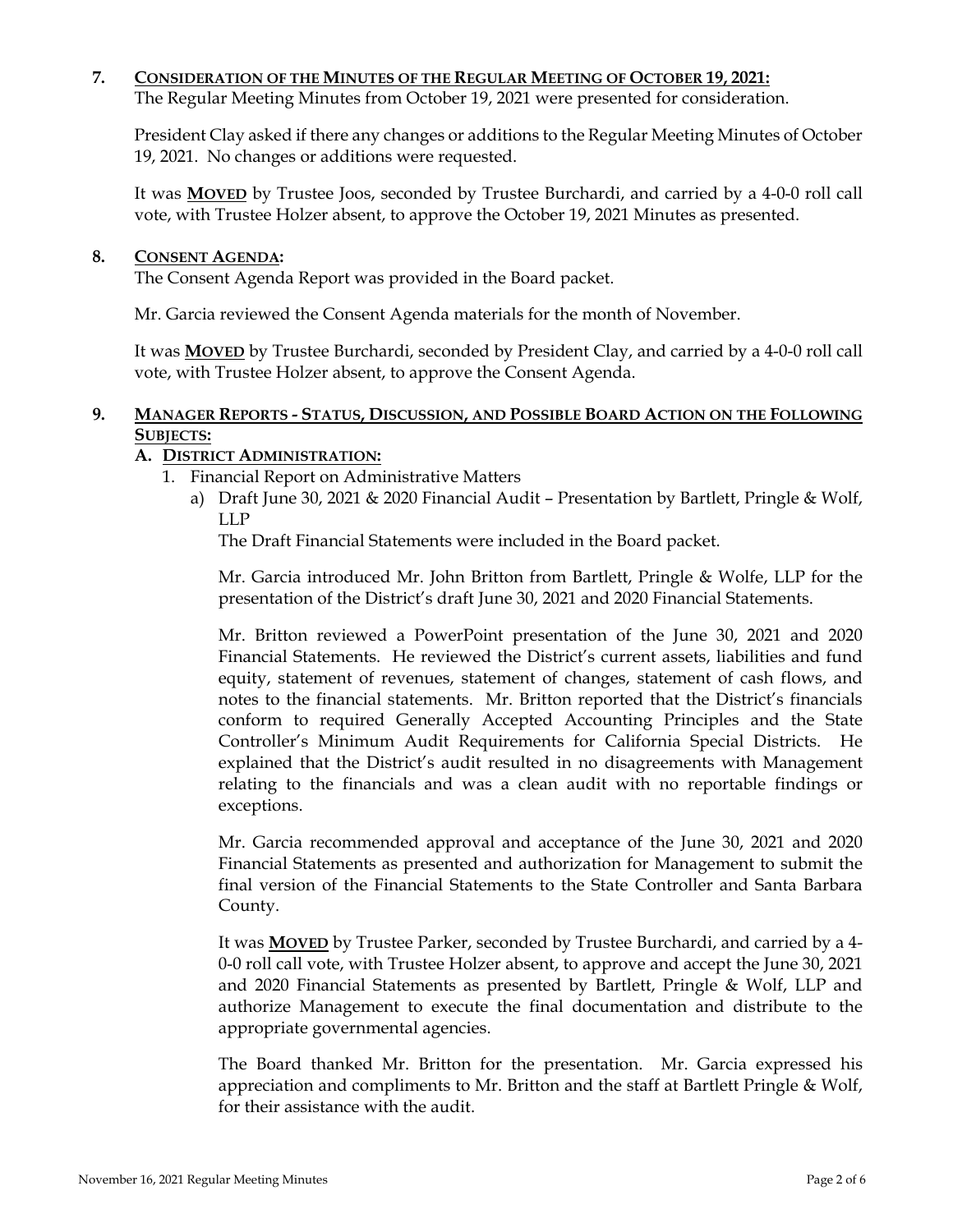b) Presentation of Monthly Financial Statements – Revenues and Expenses The monthly financial statements were included in the handout materials and emailed to the Board members attending the meeting via phone conference. Ms. Martone announced that the report was posted on the District's website in the Board packet materials for any members of the public wishing to follow along or receive a copy.

Ms. Martone reported that at last month's meeting there was Board discussion to include an additional column on the financial report that would show expenditures to date in comparison to adopted fiscal year budget amounts. She stated that staff researched customization options within the accounting software and provided a supplemental report titled "Fiscal Year-To-Date Revenues and Expenses" in the Board packet that incorporated the requested information.

Ms. Martone reviewed the Statement of Revenues and Expenses for the month of October. She highlighted various line-items related to revenue and expense transactions that occurred during the month. Ms. Martone reported that District revenues exceeded expenses by \$254,805.77 and the year-to-date net income is \$1,270,332.89. Ms. Martone stated that the Board would be provided a six-month budget update at the January meeting.

c) Approval of Accounts Payable

Ms. Martone reported that the Board was provided the Warrant List for October 20, 2021 through November 16, 2021 in the handout materials and emailed to the Board members attending the meeting via phone conference. Ms. Martone announced that the Warrant List was posted on the District's website in the Board packet materials for any members of the public wishing to follow along or receive a copy.

The Board reviewed the Warrant List which covered warrants 24135 through 24185 in the amount of \$347,608.12.

It was **MOVED** by Trustee Burchardi, seconded by President Clay, and carried by a 4- 0-0 roll call vote, with Trustee Holzer absent, to approve the Warrant List for October 20, 2021 through November 16, 2021.

#### **10. REPORT, DISCUSSION, AND POSSIBLE BOARD ACTION ON THE FOLLOWING SUBJECTS:**

#### **A. UPDATE REGARDING STATEWIDE DROUGHT CONDITIONS:**

The Department of Water Resources Current Reservoir Conditions report, and an October 19, 2021 ACWA Advisory were included in the Board packet.

Mr. Garcia discussed the conditions of the major reservoirs within California as published by the Department of Water Resources, noting that there are several reservoirs throughout the state that are at all time historic low levels due to drought conditions. Mr. Garcia reported that on October 19, 2021, Governor Newsom issued a proclamation that placed all 58 of the state's counties in a drought emergency. Mr. Garcia stated that ID No.1 is fortunate to have a diversified water supply portfolio which assists in managing dry year periods. Mr. Garcia also provided a brief overview of water supply conditions of some of the other local agencies within Santa Barbara County.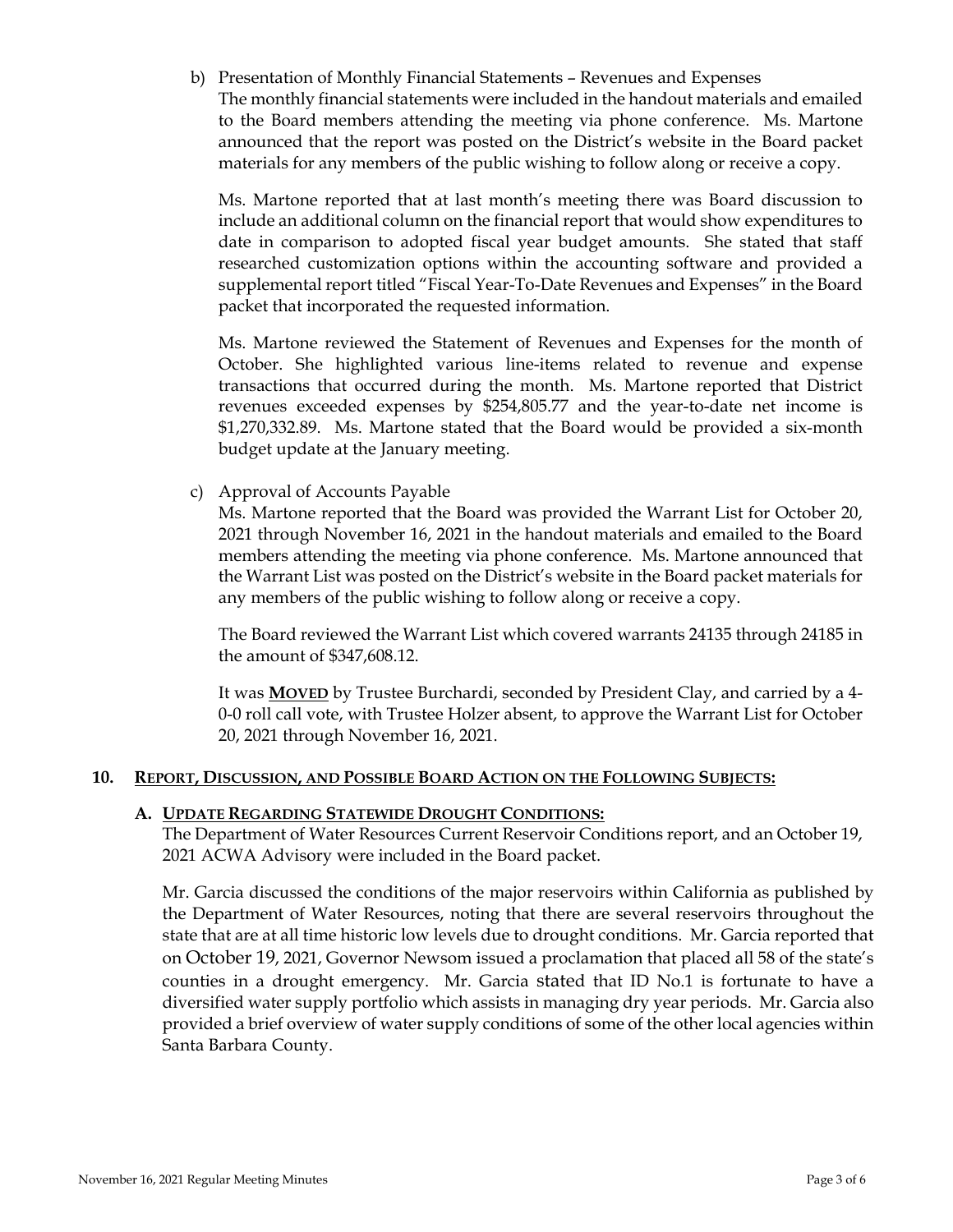## **B. SUSTAINABLE GROUNDWATER MANAGEMENT ACT:**

1. Eastern Management Area Update

The Board packet included various materials relating to the Eastern Management Area Groundwater Sustainability Agency (GSA).

Mr. Garcia reported on the topics discussed at the October 28, 2021 Regular Meeting of the EMA GSA, which included a PowerPoint presentation discussing the GSP development timeline. He indicated that the draft GSP has been circulated to the public and written comments have been received. Mr. Garcia reported that the EMA is currently preparing responses to the written comments which will become part of the final GSP to be sent to the Department of Water Resources in January 2022. He also discussed ongoing stakeholder outreach and the EMA Citizen Advisory Committee meeting that took place on October 11, 2021. He stated that the next meeting of the EMA GSA is scheduled to be held on November 18, 2021.

2. Public Draft Eastern Management Area Groundwater Sustainability Agency – Groundwater Sustainability Plan – Website https://www.santaynezwater.org/easternmanagement-area-groundwater-sustainability-plan The Executive Summary of the Public Draft Eastern Management Area Groundwater Sustainability Agency Groundwater Sustainability Plan was included in the Board packet.

Mr. Garcia reported that the Public Draft Groundwater Sustainability Plan (GSP) for the Eastern Management Area was posted for public review and comment on September 8, 2021 and that the public comment period closed on October 24, 2021. He explained that various public comments have been received by the EMA GSA and that responses to comments are being developed and will be incorporated into the final GSP. Mr. Garcia referred to the Executive Summary of the Draft GSP as contained in the Board packet and explained that a complete copy of the Draft GSP has been posted on the SGMA website (santaynezwater.org) and made available at the public library and other designated areas. Mr. Garcia encouraged all Trustees and members of the public to review the electronic version of the draft GSP and to submit any public comments they may desire through the SGMA website. He reported that the EMA GSA will review and consider adoption of the final EMA GSP at its December 2021 or January 2022 meeting prior to submitting the final GSP to the Department of Water Resources by the January 31, 2022 due date. Mr. Garcia reported that each member agency of the EMA GSA must review and consider the GSP prior to the EMA GSA's approval and adoption of the final GSP. Trustee Joos provided comments relating to the public comments submitted on the Draft GSP, future costs of implementing SGMA, and future management of the GSP.

Mr. Garcia recommended the ID No.1 Board concur with an action by the Eastern Management Area Groundwater Sustainability Agency to approve and adopt the final Groundwater Sustainability Plan for the Eastern Management Area in a form substantially similar to the Public Draft GSP, subject to the finalization of the responses to public comments, and that the ID No.1 Board authorize Trustee Joos to cast his vote as a member of the EMA GSA Committee in favor of approving and adopting the final GSP.

It was **MOVED** by Trustee Parker, seconded by Trustee Burchardi and carried by a 4-0-0 roll call vote, with Trustee Holzer absent, that SYRWCD, ID No.1 concurs with an action by the Eastern Management Area Groundwater Sustainability Agency to approve and adopt the final Groundwater Sustainability Plan for the Eastern Management Area in a form substantially similar to the Public Draft Groundwater Sustainability Plan, subject to the finalization of the responses to public comments; and that the Board of Trustees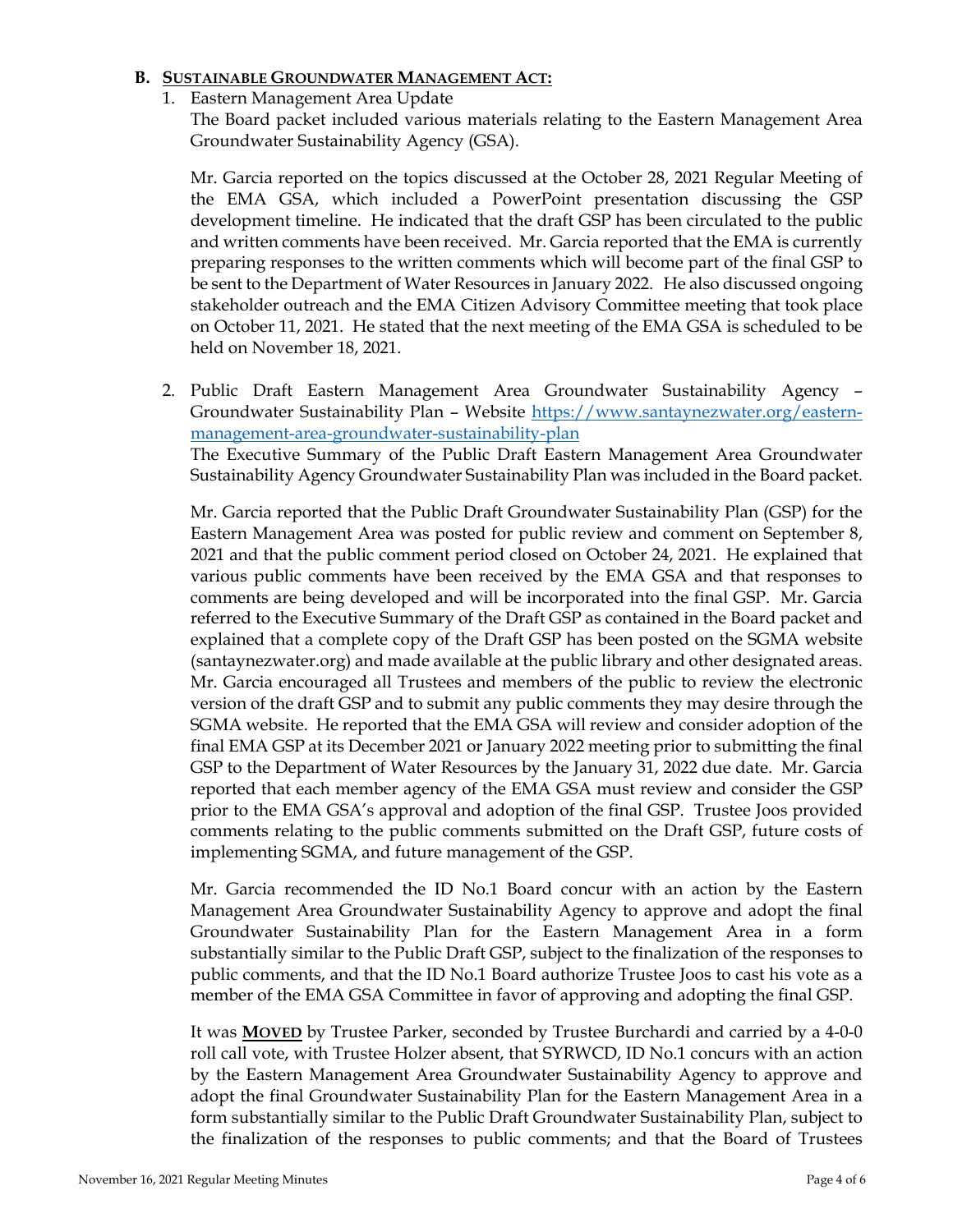authorizes Trustee Joos to cast his vote as a member of the Eastern Management Area Groundwater Sustainability Agency Committee in favor of approving and adopting the final Groundwater Sustainability Plan that will be submitted to the State of California, Department of Water Resources, in January 2022.

Mr. Garcia reported that once the final GSP is adopted, the EMA GSA will be required to prepare and submit a first annual report to DWR by April 2022. He reviewed the potential costs related to the annual report and provided information relating to the next steps in the process to set up a new formal governance structure that will address the financial participation of each of the parties and other groundwater producers within the EMA.

# **C. HEXAVALENT CHROMIUM MAXIMUM CONTAMINANT LEVEL:**

**1.** Notice of Preparation of a Draft Program Environmental Impact Report The Board packet included a Notice of Preparation of a Draft Program Environmental Impact Report.

Mr. Garcia discussed the history of the California State Water Resources Control Board's regulation of Hexavalent Chromium, referred to as Chromium 6. He reported that the State Board has issued a Notice of Preparation (NOP) of a Draft Program Environmental Impact Report for the preparation of a new Maximum Contaminant Level (MCL) for Chromium 6 in drinking water, where a range of 17 possible MCLs will be evaluated. Mr. Garcia indicated that the public comment period for the NOP opened on November 5, 2021 and closes on December 6, 2021. He reported there is a working group convened through the Association of California Water Agencies (ACWA) that is specific to Chromium 6 which is currently working on a comment letter that will be submitted to the State Board. Mr. Garcia stated he would provide further information to the Board as it becomes available.

#### **D. AMENDMENT TO RULES & REGULATIONS AND CAPITAL FACILITIES CHARGES:**

1. Draft Resolution No. XXX: A Resolution of the Board of Trustees of the Santa Ynez River Water Conservation District, Improvement No. 1 Approving the Automatic Annual Adjustments to the Capital Facilities Charges and Meter Installation Fees Contained in Attachment of Appendix "C" and Appendix "D" of the District's Rules and Regulations

The Board packet included a draft Resolution for the automatic annual adjustment to the District's capital facilities charges and meter installation fees pursuant to District Resolution No. 422 and Sections 603 and 709 of the District's Rules and Regulations. The automatic adjustments will take effect on January 1, 2022.

Mr. Garcia explained that the draft Resolution was being provided for advance review by the Board because adjustments to the District's Capital Facilities Charges are implemented through amendments to Appendix "C" and Appendix "D" of the District's Rules and Regulations. He explained that the Board must be provided at least 20-days advance written notice of any proposed amendments or changes to the Rules and Regulations. He stated there was no action required at this time and the draft Resolution would be presented for consideration and action at the December meeting.

## **11. REPORTS BY THE BOARD MEMBERS OR STAFF, QUESTIONS OF STAFF, STATUS REPORTS, ANNOUNCEMENTS, COMMITTEE REPORTS, OBSERVATIONS AND OTHER MATTERS AND/OR COMMUNICATIONS NOT REQUIRING BOARD ACTION:**